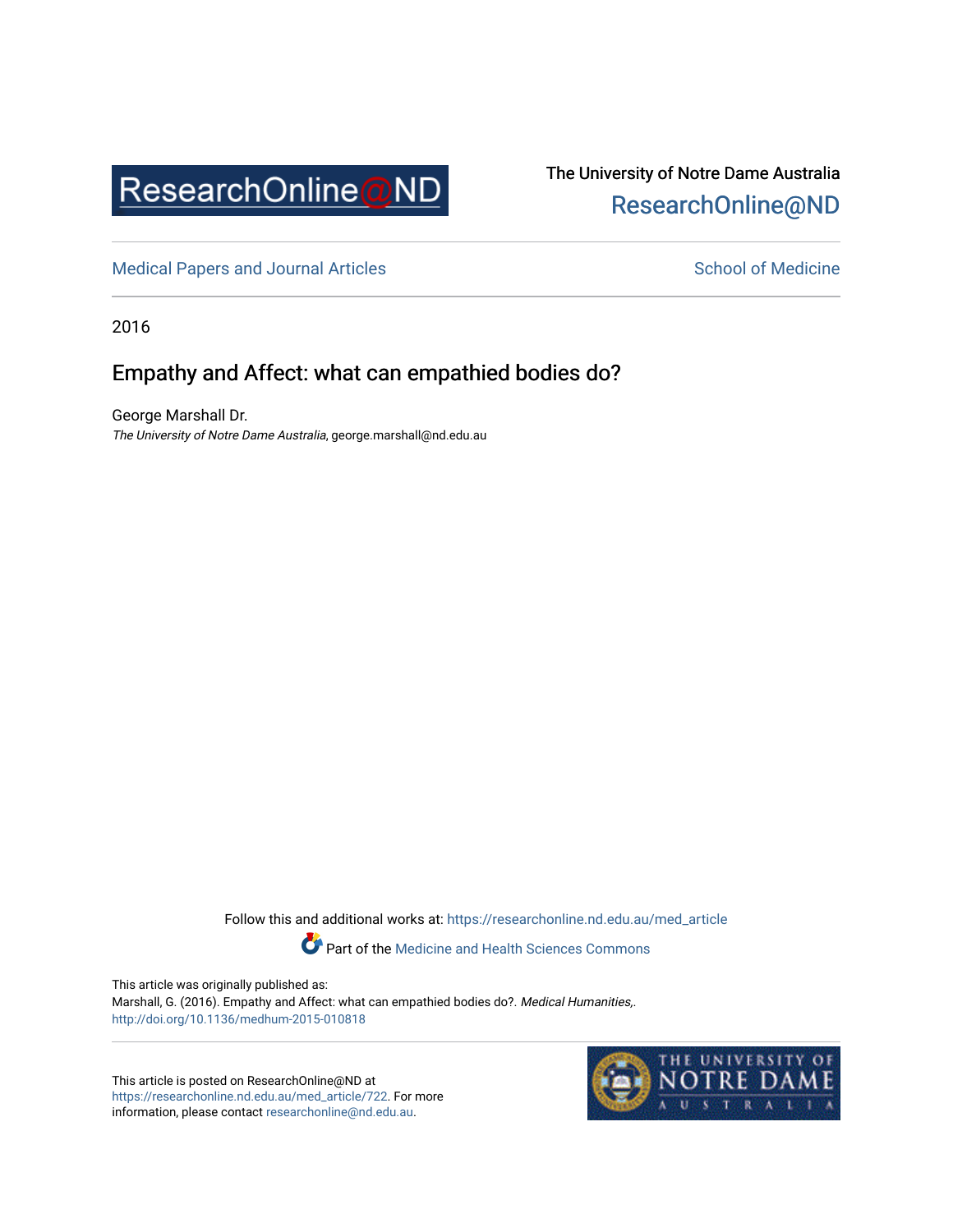This is the author version of an article published as:

Marshall, George; Hooker, Claire. (2016) Empathy and Affect: what can empathied bodies do? *Medical Humanities*. doi:10.1136/medhum-2015-010818.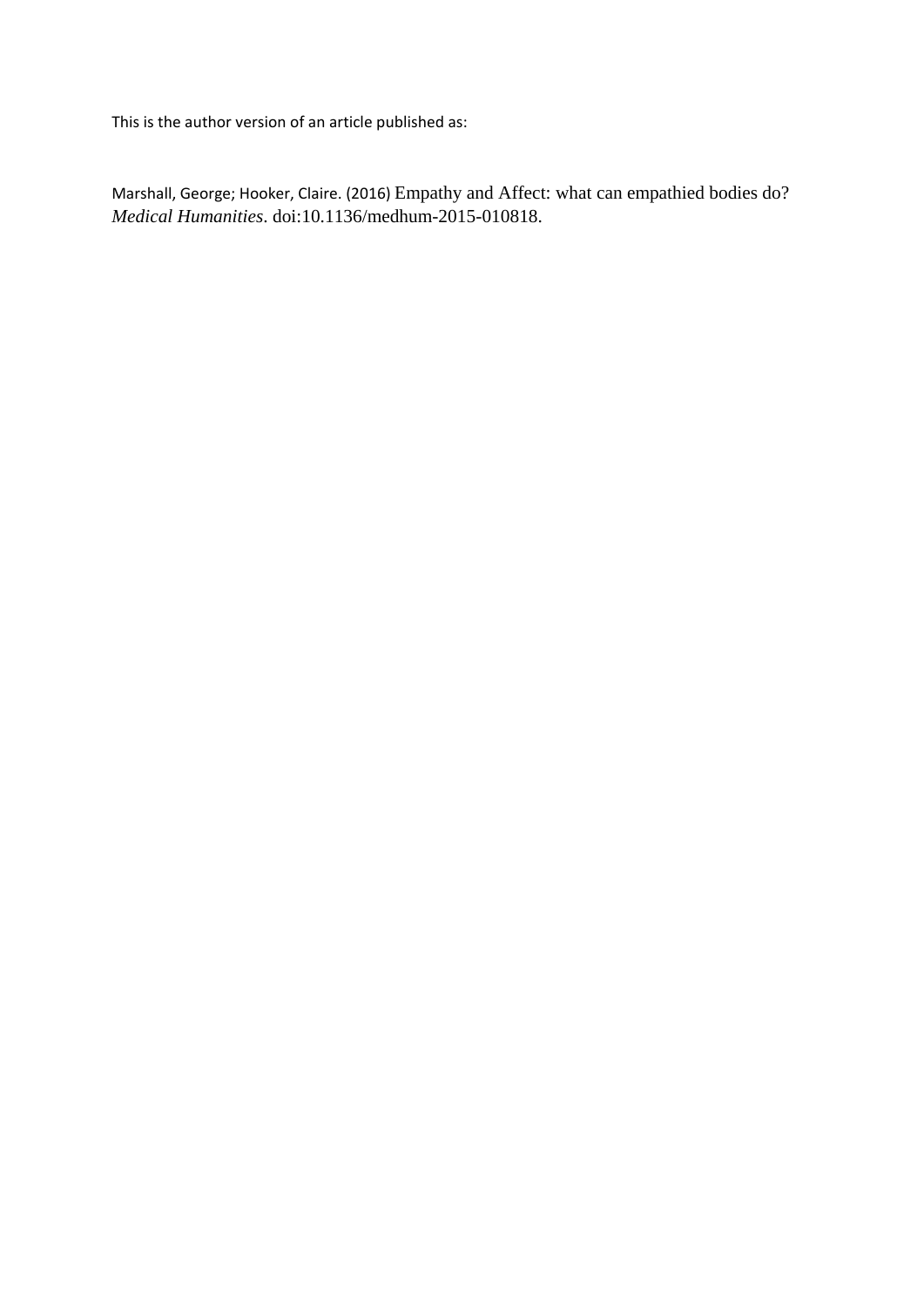## **TITLE PAGE**

**Title** Empathy and Affect: what can empathied bodies do?

#### **Corresponding Author**

Dr George Robert Ellison Marshall

School of Medicine Sydney University of Notre Dame Australia Darlinghurst NSW 2010 AUSTRALIA

| Mobile    | $+61405001907$        |
|-----------|-----------------------|
| Telephone | $+61290874600$        |
| Fax       | $+61290874611$        |
| Email     | empathynode@gmail.com |

#### **Authors**

George Robert Ellison Marshall School of Medicine Sydney, University of Notre Dame Australia, Darlinghurst, NSW 2010, Australia

Claire Hooker Centre for Values, Ethics and Law in Medicine, University of Sydney, K25, Sydney, NSW 2006, Australia

#### **Keywords**

Empathy, Medicine, Affect, Philosophy, Subjectivity

## **Word Count:**

6286

## **COMPETING INTERESTS**

None declared

#### **FUNDING STATEMENT**

This research received no specific grant from any funding agency in the public, commercial or not-for-profit sectors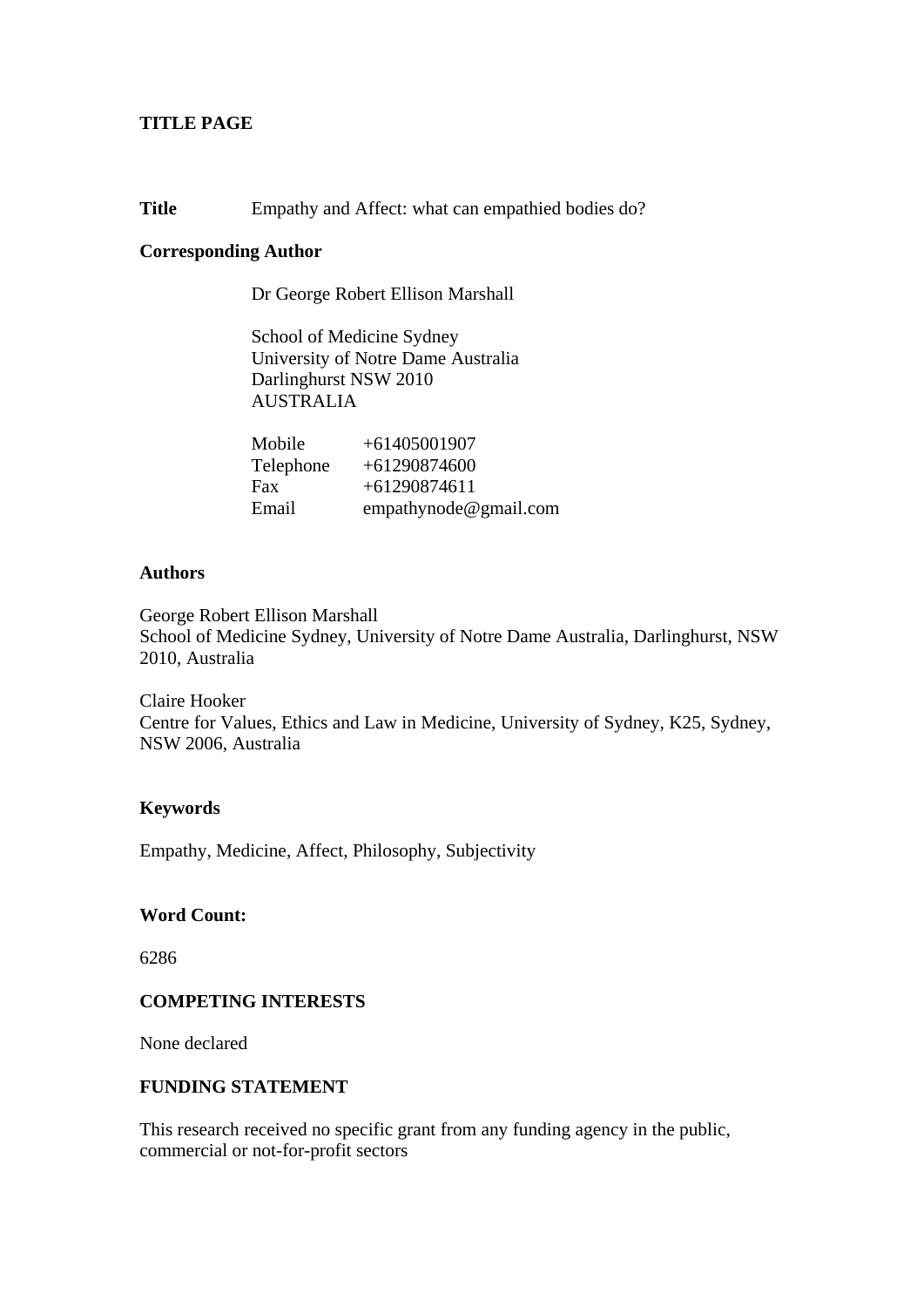### **STATEMENT REGARDING AUTHORSHIP**

Drs Marshall and Hooker who both made substantial contributions to this work including in the conception or design of the work; AND Drafting the work or revising it critically for important intellectual content; AND Final approval of the version to be published; AND Agreement to be accountable for all aspects of the work in ensuring that questions related to the accuracy or integrity of any part of the work are appropriately investigated and resolved.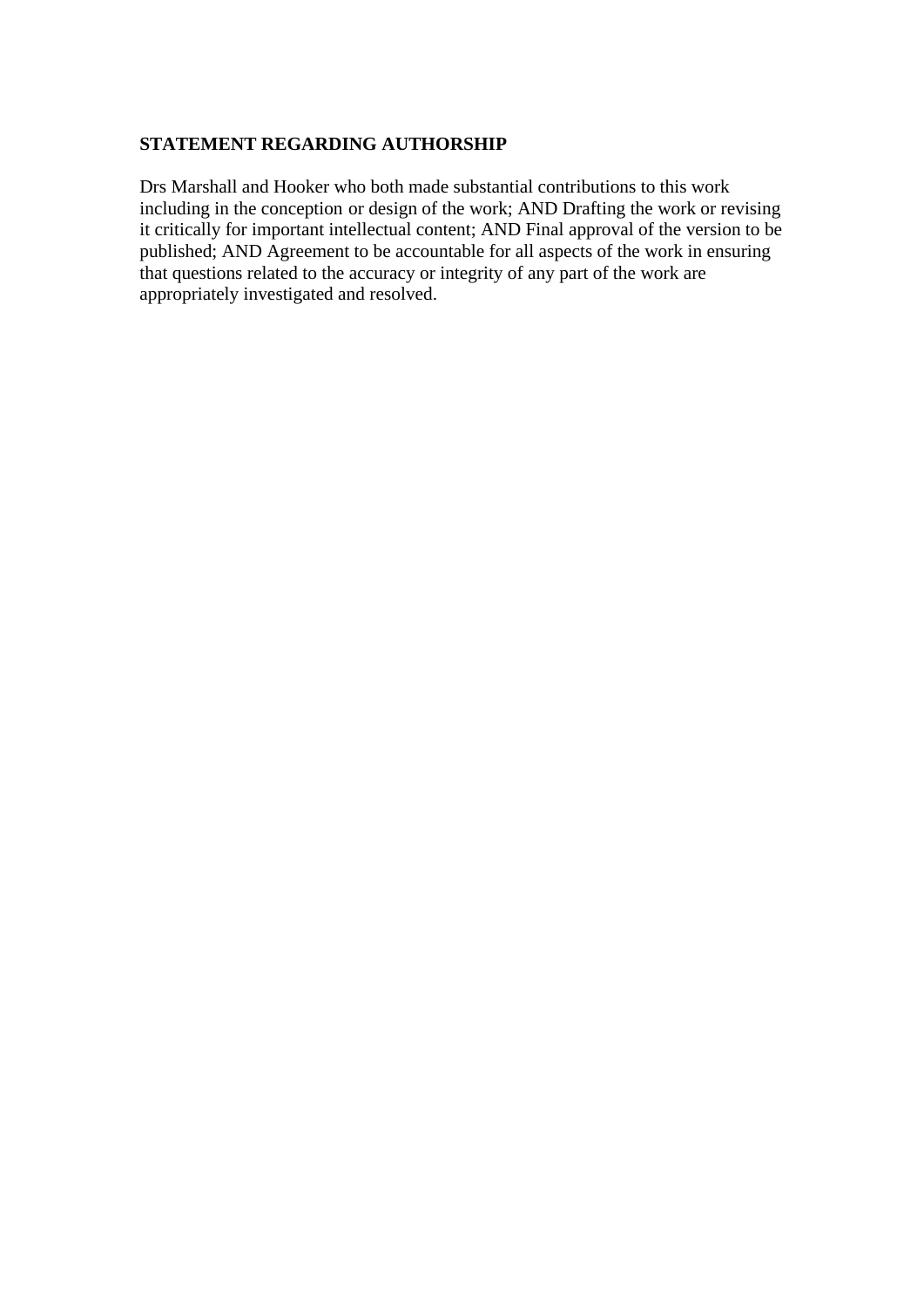### **EMPATHY AND AFFECT: WHAT CAN EMPATHIED BODIES DO?**

George Marshall and Claire Hooker

#### **Abstract**

While there has been much interest in the apparent benefits of empathy in improving outcomes of medical care, there is continuing concern over the philosophical nature of empathy. We suggest that part of the difficulty in coming-to-terms with empathy is due to the modernist dichotomies that have structured Western medical discourse, such that doctor and patient, knower and known, cognitive and emotional, subject and object, are situated in oppositional terms, with the result that such accounts cannot coherently encompass an emotional doctor, or a patient as knower, or empathy as other than a possession or a trait. This paper explores what, by contrast, a radical critique of the Cartesian worldview, in the form of a Deleuzian theoretical framework, would open up in new perspectives on empathy. We extend the framework of emotional geography to ask *what happens* when people are *affected* by empathy. We suggest that doctors and patients might be more productively understood as embodied subjects that are *configured in their capacities* by how they are affected by singular 'events' of empathy. We sketch out how the Deleuzean framework would make sense of these contention and identify some possible implications for medical education and practice.

### **Introduction**

Empathy is widely acknowledged to be of great importance to the practice of medicine. It is considered to be an intrinsic good in itself – something that patients crave, a crucial responsiveness to the existential and psychosocial aspects of illness<sup>1</sup>which, for many patients, may be the most significant features of illness<sup>2</sup>. Empathy is also considered to confer numerous instrumental benefits in medical practice. It facilitates doctor-patient communication and enhances mutual trust, producing a positive self-reinforcing cycle that can improve shared decision making, alert physicians to physical and psychosocial factors that affect diagnosis and treatment decisions, and help patients to comply with treatment regimens and develop positive health practices<sup>34</sup>. Empathy is good for doctors as well as patients. It can help avoid unpleasant or hostile interactions with patients and it confers significant satisfaction in relation to therapeutic goals<sup>5</sup>.

There is substantial evidence, indeed, that empathy may produce positive therapeutic effects directly, and not merely by its facilitation of good communication and hence more effective medical care. Empathy has long been considered a key component of treatment in many psychotherapeutic traditions<sup>67</sup>. There is now extensive evidence about how significant positive human relationships are for all aspects of good health: such evidence has emerged, for example, in studies of child development, social determinants of health, neuroscience, and clinical care<sup>7</sup>; empathy is part, and possibly the key to, this strong association. There is certainly evidence that empathy produces therapeutic 'context' (aka 'placebo') effects, often very powerful ones. That is, empathy can directly produce therapeutic benefit. In some cases these effects have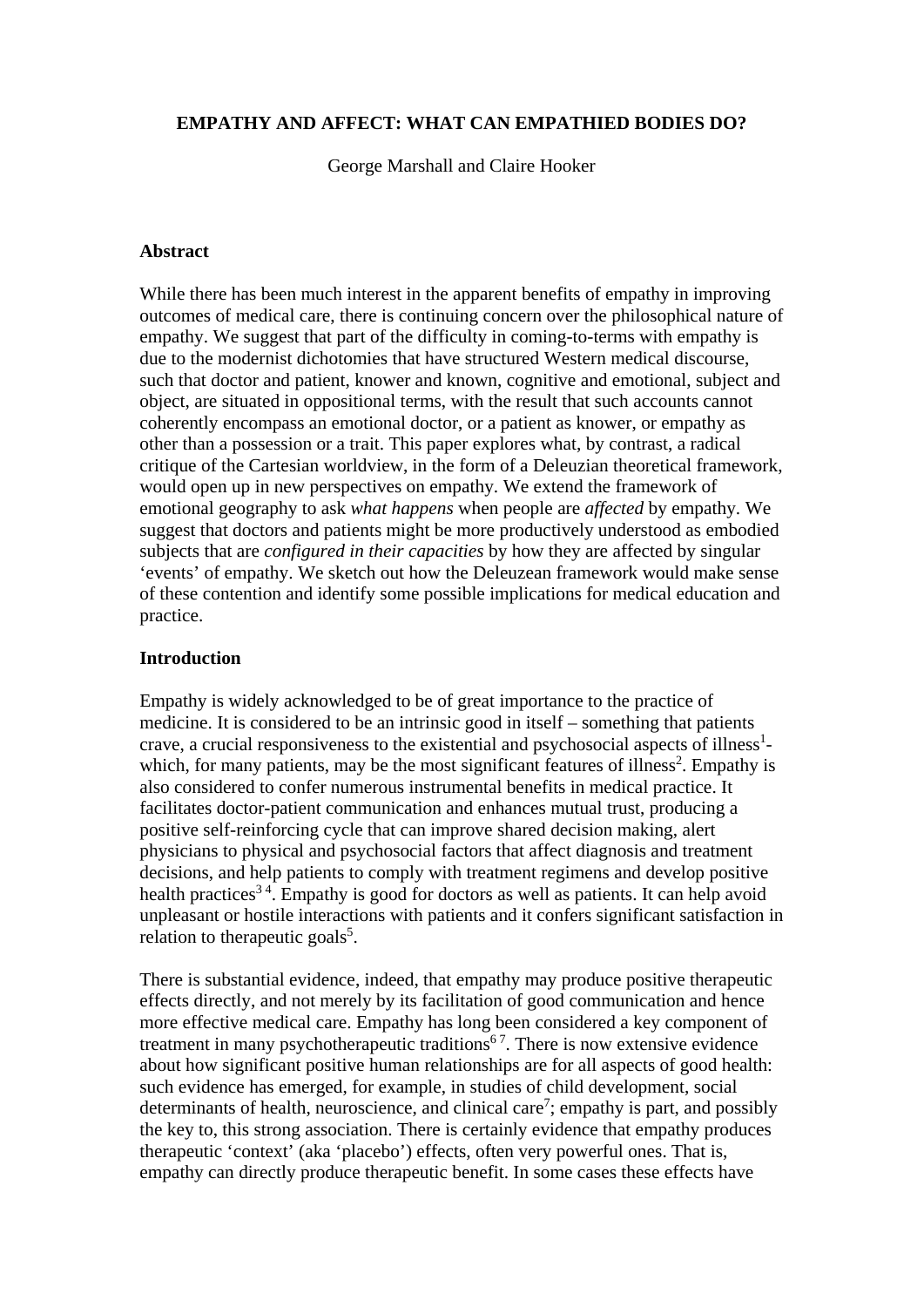observable physiological mechanisms and correlates<sup>7</sup>. For example, there is recent evidence that empathic doctoring influences various physiological markers in patients with type II diabetes<sup>8</sup>.

However, the importance of empathy in medicine and health care is at present matched by a very extensive scholarly literature on empathy in health and medicine (and beyond), that upon inspection proves to be philosophically vexed, internally contradictory, and subject to significant critique over the past decade<sup>4 9-11</sup>. Its vexations have been comprehensively examined elsewhere; here we are most concerned with the question of how empathy can be defined (if at all), and by corollary, whether empathy is either truly possible or desirable.

To summarise a large literature briefly: for most (though not all) scholars, empathy is something more than simply feeling 'sorry for' a patient; it is considered to be about 'understanding' that patient's unique experience. But what that understanding consists of – literal neuronal replication or 'mirroring'<sup>12</sup>? 'emotional resonance'<sup>13</sup>? – and how we come by it has been at issue. Can one person (the doctor) ever 'feel with' or directly 'share' the subjective experience of the patient, as suggested by some of the more dominant formulations of empathy<sup>11</sup>? Or is one limited to listening and observing and imagining, in part from analogies and models, the qualities of another's experience<sup>14</sup>? These questions are of some moment for doctors, who wish neither to project their own assumptions onto their patients' experiences, nor to get the information wrong, and hence make an incorrect judgment about diagnosis or treatment. As a result, some accounts see empathy as a predominantly or solely cognitive response, while others view it as intrinsically emotional. Similarly some insist that empathy is distinctive because it grants direct access to another's experience (and hence, may be measured for its accuracy), while others argue that it necessarily involves imagination and analysis.

This paper seeks to address the problems with empathy 'in theory' by foregrounding the affective reality of medical consultations. Using insights from affect theory and some of the more recent developments in the understanding of human subjectivity in the work of Gilles Deleuze and Felix Guattari we approach the problem of empathy from a different place; one intentionally situated in the affective reality of consultation. Such a stance allows us to move beyond the pre-given or *ideal* forms of doctor and patient that can be seen to overly define the possibilities of what happens in medical encounters. In doing so we hope to suggest a different theory of empathy that will allow more practically useful definitions of empathy to emerge and thus enable further research into improving health encounters.

## **Empathy and the problems of modernity**

Following Reidar Pedersen, Rebecca Garden and others, we argue that an underlying and problematic discursive structure unifies these apparently disparate and oppositional accounts: they are all structured by the polarized dichotomies between subject and object, knower and known, mind and body, active and passive, science and society, culture and nature, (and masculine and feminine) that underpin modernity<sup> $47$ </sup>. Thus all these accounts reproduce the ideals of objectivity and neutrality in medicine, such that the subjectivity of the *doctor,* who is supposed to be both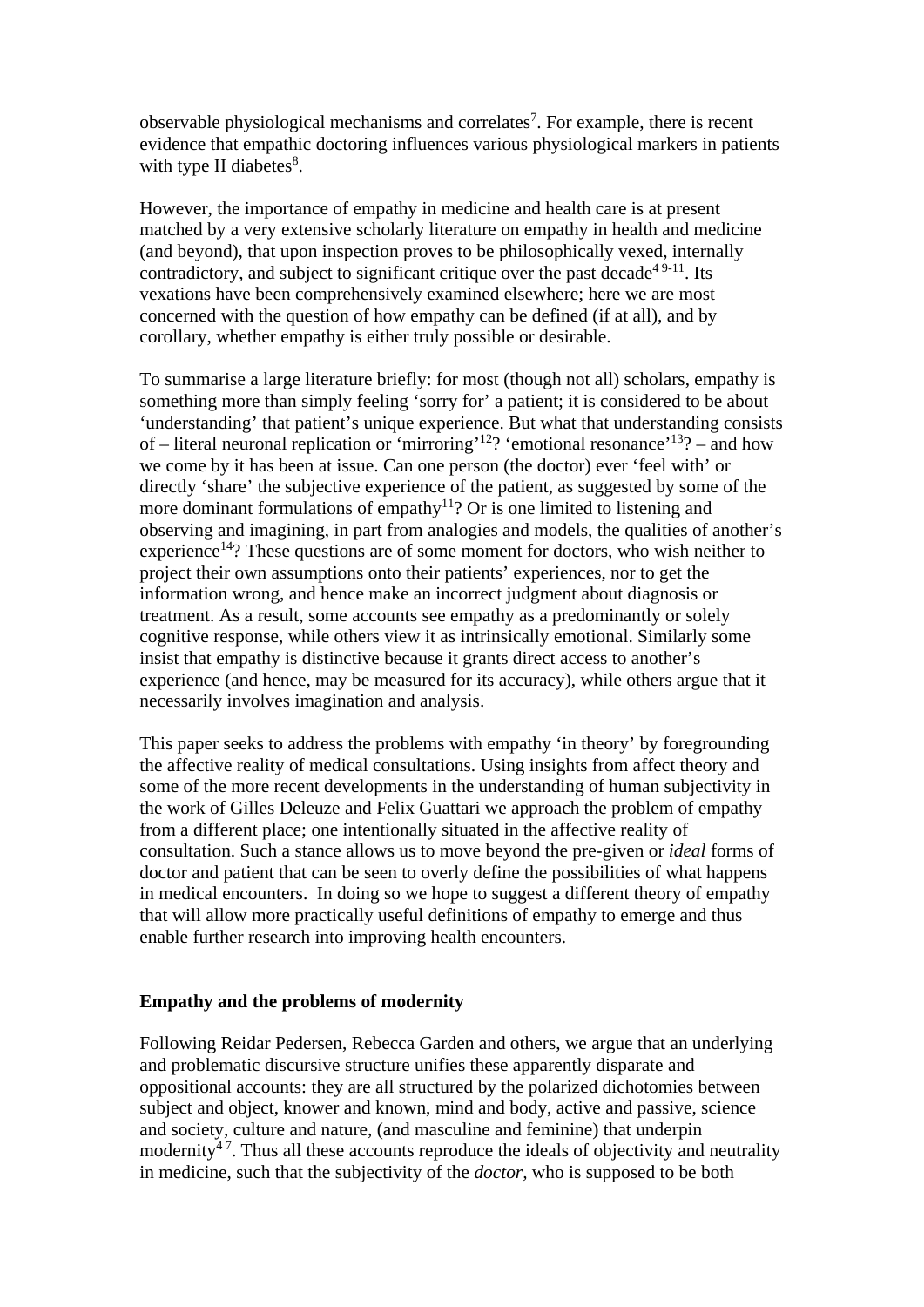objective and neutral, is constantly elided, while the subjectivity of the patient is brought into view<sup>14</sup>. Similarly all these accounts construct empathic knowing as oppositional to, and hence needing to be kept in check by, the technical knowledge of medicine. In this way what empathy allows a doctor to understand is never anything about disease itself, or the patient's physical functioning; empathy is directed towards understanding the psychosocial and emotional elements of patient experience (which may impinge on treatment success, and so are worth attention). Our accounts of empathy construct cognition and emotion as distinct polar opposites; while empathy allows the latter a place in medical practice, it constrains that place so that it does not disrupt the ideals of objectivity, disembodied knowing and neutrality.

If, then we find that medical students and young doctors regularly lose empathy, we should not be surprised. It is because the sort of empathy they can have is of the constrained kind that occurs in a discourse in which technical knowledge and affective care are constructed as opposites and where being emotional, and having subjectivity (and a body) requires taking a subject position antithetical to that which defines the doctor. Or to say it in plainer language: so long as medicine is so fundamentally conceived around these dichotomies, only a weak and incoherent form of empathy will be available to us. The fact that empathy can (apparently) produce physiological change – something utterly inexplicable in the terms of current literature on empathy – is a practical demonstration of how both false and limiting these dichotomies are.

We would like to comment here on four additional issues associated with the proposition that it is medicine's conceptual allegiance to the ideological distinctions of modernity that so problematize current accounts of empathy. The first is to call attention to the relevance of Foucauldian perspectives for empathy in medicine, a point also raised briefly by Rebecca Garden in her critiques of narrative medicine more generally<sup>9</sup>. Foucault's concept of 'the gaze' *(le regard)* and on the forms of power produced by the clinic has been a critical perspective on the practice and knowledge of biomedicine for some decades<sup>15</sup>. The 'gaze' describes medical ways of knowing that posit the doctor in the position of observer of the patient and his/her disease. This positioning *objectifies* the patient – that is, it produces the patient as the object of knowledge, a passive thing to be known; it is dehumanizing, separating the patient's body from his or her personhood, and rendering it available to be manipulated and known. At the same time the doctor becomes invisible, positioned at the point from which things are seen and known, what Donna Haraway called a 'view from nowhere'<sup>16</sup>.

Empathy has been constructed as a means of bridging the gaze. But by using empathy as a way to 'add on' the 'psychosocial' dimensions of illness – the idea of 'adding on' implies that these are both separate and marginal to the biomedical aspects of illness – this version of empathy instead to *reproduces* the gaze, with its distributing capacity to mark out both the subject and the object, the gazer and the seen<sup>17</sup>. The gaze objectifies; empathy cannot rescue the patient from objectification, it just adds some colour to the object. Garden warns that narrative medicine, which sets out to critique the objectifying and reductionist qualities of biomedicine and to cultivate capacities for empathy in doctors, may often be just another form through which the doctor can come to *regard* the patient: the patient becomes a spectacle of suffering through which the doctor can demonstrate their virtue, commanding and sometimes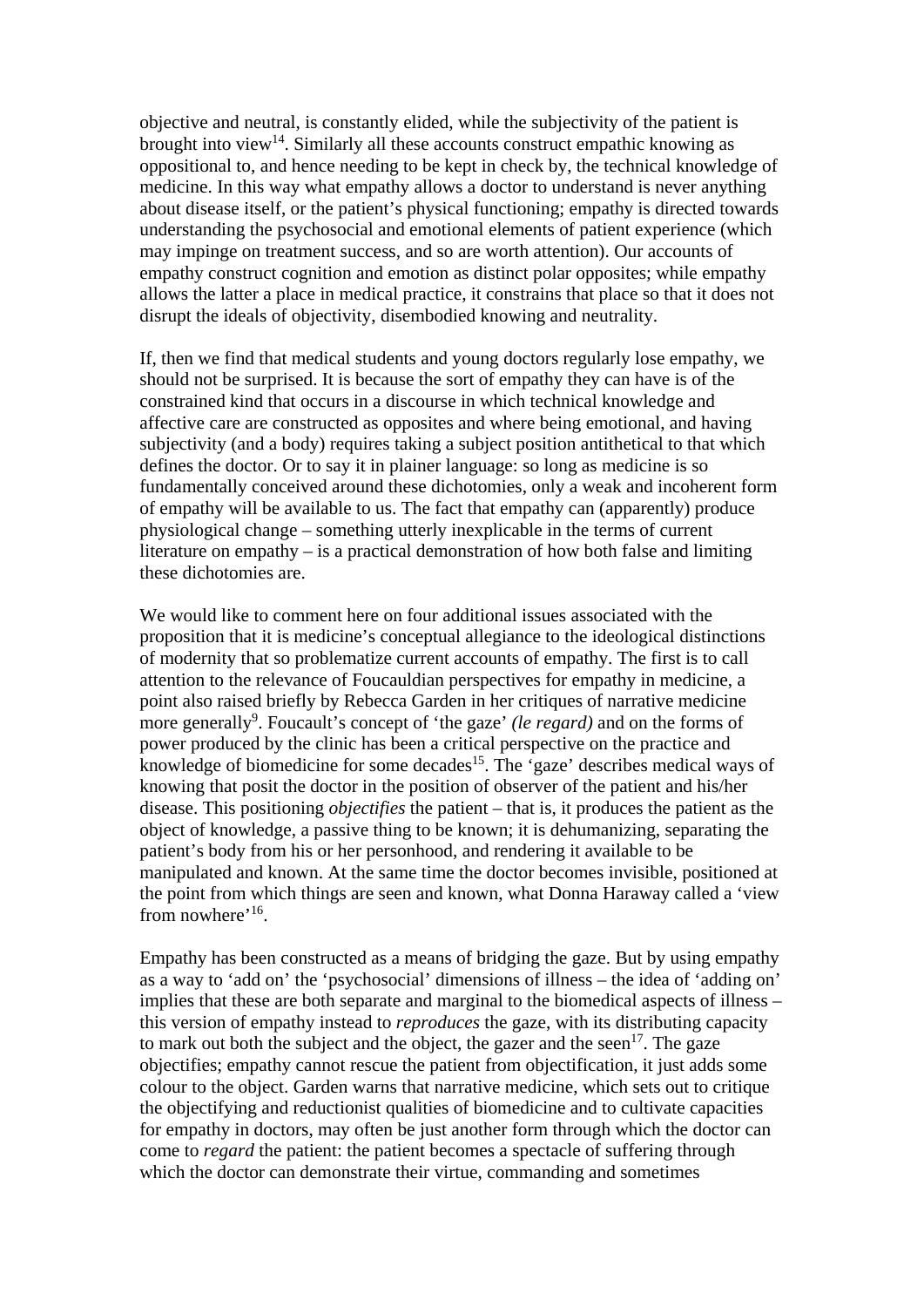appropriating the patient's story<sup>11</sup>. Empathy may become a tool by which the doctor can exercise power - pastoral power, enacted with and through the patient by constructing them as a confessional subject, in need of medical understanding<sup>18</sup>. This is productive power, not repressive power, but it is nonetheless as constraining as it is enabling. Thus, we suggest that the Gaze overdetermines empathy, and this is a problem because it is of questionable ethics and works against the autonomy that empathy is nominally trying to give extension to.

The second issue is that our conceptions of empathy have been fairly *static* and *abstract* entities. The metaphors we use matter for how we are able to conceive of things, and in accounts so far, empathy has been mostly imagined as a possession. Empathy either exists or it doesn't; doctors 'have' it or they don't; it is a cargo, or a level that may be measured; it is a set of mirror neurons, perhaps. This static conception of empathy doesn't allow us to understand much about *what changes* when doctors 'have' empathy. Where does it come from – and how does it shift interactions and produce effects? Static models, or those that reduce the explanation to neurotransmitters, don't tell us much about how empathy is experienced in patient encounters or what happens between the parties involved, and this insight is key for understanding, beyond a warm fuzzy glow, why empathy might matter.

The third issue is that what is missing in all these accounts of empathy are *bodies*: the body of the empathizing doctor is entirely absent, while the body of the sick patient is considered relevant to the technicalities of medicine, but not to empathy. The doctor may have empathic understanding of the patient's physical suffering or sensation, but neither feeling body is theorized as part of what empathy is or how it occurs.

The fourth issue also concerns what accounts of empathy leave out. Currently empathy is understood in an entirely decontextualized fashion: as something germane to the interactions between a doctor and a patient, but not as something influenced by the time, location, space, or other aspects of the event. Empathy is thus separated from health services, hospital rooms, the epistemology of diagnoses, and all the other elements that were necessary to the two actors coming together. Yet the reality is that patient experience is heavily influenced by all these factors, and that what is soothed by empathy is rarely simply the experience of a pathology, but rather the pathology as a located lived experience, embedded in and produced by the set of institutions and social structures in which the patient is enmeshed.

In what follows, therefore, we take Pedersen's and Garden's critiques of empathy seriously. We are interested in a theory of empathy that can engage with the specificities of the context in which it occurs. We are stimulated by Pedersen's emphasis on the importance of hermeneutics in the doctor-patient encounter, and by Garden's consciousness of the ways in which both that encounter and the notions of suffering and illness and virtuous action that structure it are discursively constituted. And we want a theory that can accommodate the many quotidian elements that are critical parts of health care experience.

We think 'empathy' might seem like a very different phenomenon if detached from modernist constructions of medicine and indeed (as we suggest below) of subjectivity itself. Retheorising empathy in this way would be an interesting project for its own sake. But we're also interested because of what insights into therapeutic interaction a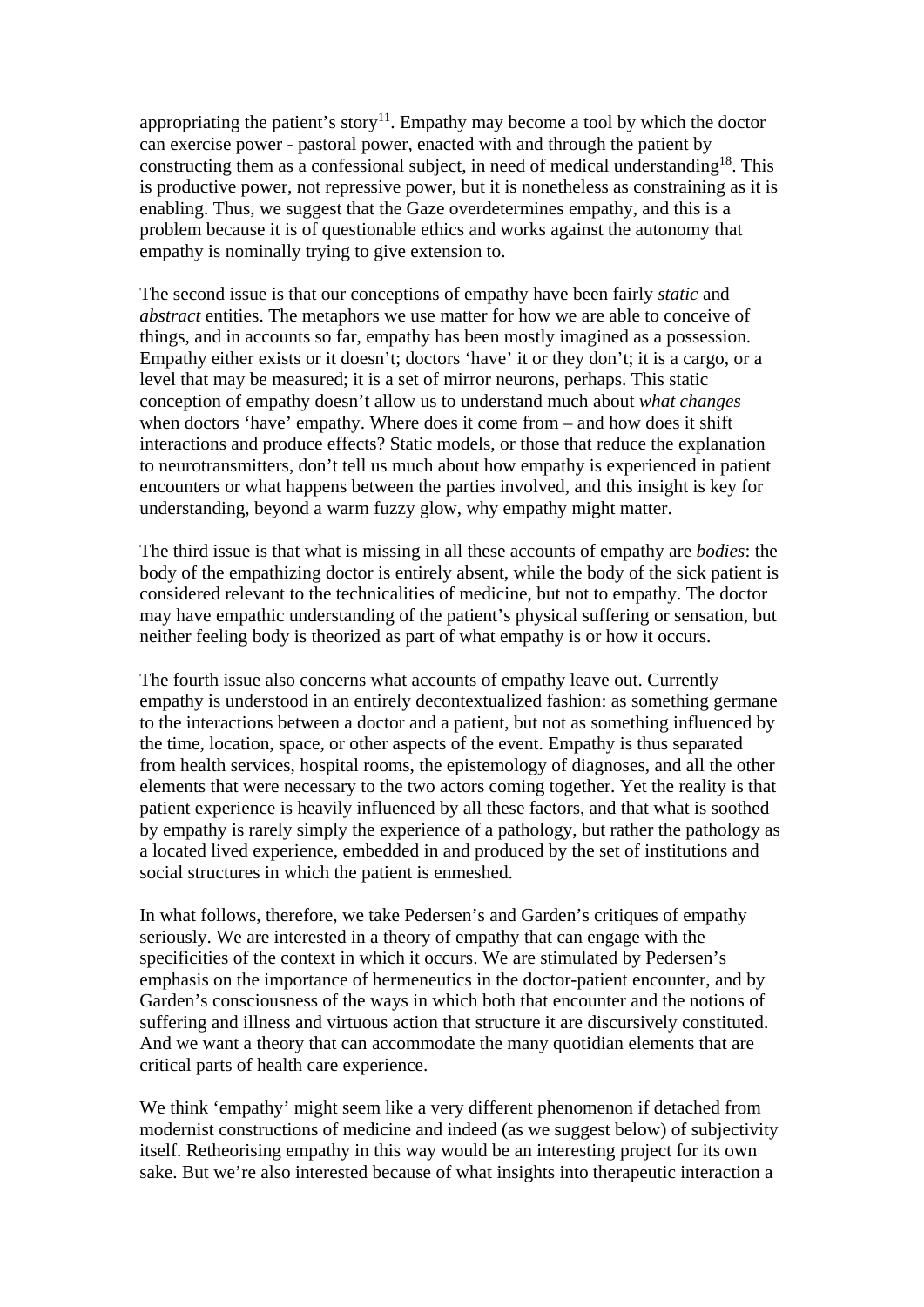less constrained version of empathy might open up. Here we'd like to recognise affective reality as primary to medical interactions, not just an add-on to the business of physiological intervention.

Nor are we the only ones; very recent scholarship on empathy in medicine has similarly looked for innovations that could circumvent the problematic polarisations between cognition and emotion particularly. A critical shift that many of these works have made is to cease thinking of empathy as something we *have* and to being thinking of it as something we *do.* Thus several recent psychologically-based models of empathy incorporate affective, cognitive and behavioural elements, and draw out – literally – *processes* for how empathy occurs, mapping the pathways that link these elements<sup>4 19 20</sup>. Others have suggested that we understand empathy *performatively*, as something we *enact*, in ways very like – or the same as – emotional labour<sup>19</sup>. While these models do not disrupt or jettison polarities (but merely distribute where they are in the model and specify connections), this shift from having to doing, from static to dynamic models of empathy, open up many new possibilities and insights.

We find this shift compelling and see a rich resource in the humanities that would enable further exploration of what empathy means in medical encounters. One of us has extended the application of a phenomenological approach to empathy<sup>4</sup>, appropriate in part because the concept originated in this philosophical context. Along the phenomenological line it may also be interesting to explore what a Satrean account of emotion could open up in our insights into empathy<sup>21</sup>.

Here we add another possible version of it – a turn toward the more *process* oriented theories and philosophers of the past half century, as expanded by Gilles Deleuze<sup>22</sup> and also with his collaborator Felix Guattari<sup>23</sup>. In comparison with Michel Foucault, other Continental philosophers in the postmodern tradition have had surprisingly little attention within the medical humanities despite their enormous impact in the humanities in general<sup>24</sup>; though perhaps this is unsurprising, given the challenge that poststructuralist and postmodern positions pose to the canon of classic liberal arts education that has been so central in the medical humanities to date. Here we try out what those who start from a deliberately anti-Cartesian position can offer us in a novel theorization of empathy. We draw specifically upon affect theory and emotional geography. These theorists understand affects, that which is "more than and less than rational<sup> $125$ </sup>, as productive entities, an approach that can be traced to a resurgent interest in Spinozan affects<sup>26</sup>. At minimum, we argue that this perspective offers a way of understanding empathy that attends to its *dynamic* and *transitory* emergence in the specificities of health care: a *located, embodied* and *performative* empathy (or empathies); one sensible of its *hermeneutics*, and one in which *both subjectivities* are important. These are all key dimensions of empathy that become 'invisible' in other accounts.

#### **A different approach**

Let us begin with an illustration – an illustration of the 'old' concept of medical empathy. In his seminal paper on empathy in medicine, one of the early pieces of thought-provoking interest and advocacy that stimulated research and commentary in the area more than twenty years  $ago^{27}$ , Howard Spiro relates an anecdote in which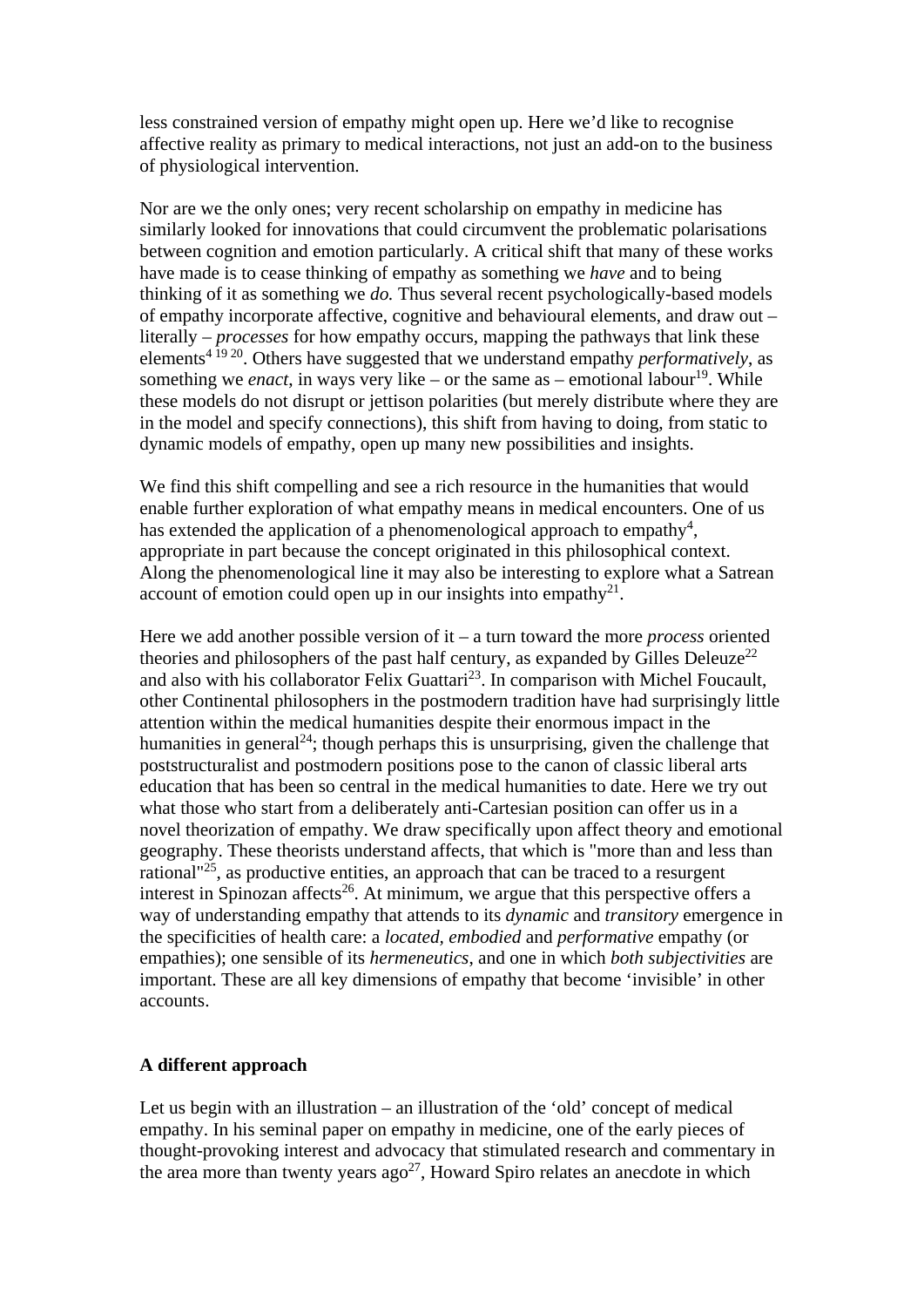young doctors joke callously about a comatose elderly man until they see a card on the wall near his bed, saying 'get well soon Grandpa'. This silences them: the patient is jerked from being a passive, physical object defined in terms of the workload and resources it demands, and in terms of the ineffective systems of medical care, suddenly back into personhood. The child's love and grief become the focal point of a much more reverent response. (Or so we infer from the bare bones of this story). This, says Spiro, is empathy – at least for the child, if not quite for the patient. The cargo of empathy (his term) with which these students entered the study of medicine has been slowly jettisoned as a result of the cultivation of distance and dispassion through practices such as dissection and pathology and the weariness of residency – that is, through the objectifying gaze; but in this moment, a little of that cargo gets hauled back from the deep.

At first glance, this anecdote, and the paper that surrounds it, illustrate our contentions above: in it empathy goes mostly undefined, but is considered as a possession; it lets in emotion, but in no way disrupts or connects with the technicalities of medicine. But the important part of this anecdote is not what characteristics the students 'have'. It's what *happens* that is important: that something changes. And to understand that, we have to start with how we understand the selves involved. We have to start by retheorising subjectivity.

#### **Becoming equal to what happens in theory: rethinking subjectivity**

While we may feel empathic *happening* as an affecting force, becoming sensible to what happened is helped by (we suggest: requires us) to turn away from the 'rational' 'cognitive' approaches often associated with Cartesian and neo-Kantian thought. (Of course these days there are those who theorise both rationality and cognition in non-Cartesian, multivalent ways, but the dominant modernist paradigm that construes rationality and cognition as opposite to emotion strongly persists in much medical and scientific discourse). *Affect* theorists made just this turn<sup>28</sup>. We suggest that we use the traditions of affect theory to help us see *what happens* in empathy. This is no easy move to make given the ubiquity of such rationalist cognitive approaches in western cultures. However we feel that it is a necessary one in order to see what changes if we use it to allow a different version of the reality of empathy to come into view.

Theorising affect is often seen to require staking an alternative position to established ideas of mind and body. Benedict de Spinoza (1632-1677) famously rejected Descartes' mind/body dualism, insisting rather that mind and the body ought to be understood as one thing<sup>29</sup>. He also saw personhood dynamically, as something that changed over time, and he framed personhood in terms of actions, rather than in terms of qualities or possessions. Similarly, David Hume's claim—that many of our emotional states arise from intersubjectivity (that is, arise from our engagement with others rather than being solely internally founded)—suggests that possibility that we could productively think about consciousness or existence in terms of continually evolving emotional transference constantly shaped by, and shaping, its context<sup>14</sup>. The first difficult move here is that affect theory sees subjectivity as contingent. It is not a thing. It is, itself, dynamic and constantly being produced.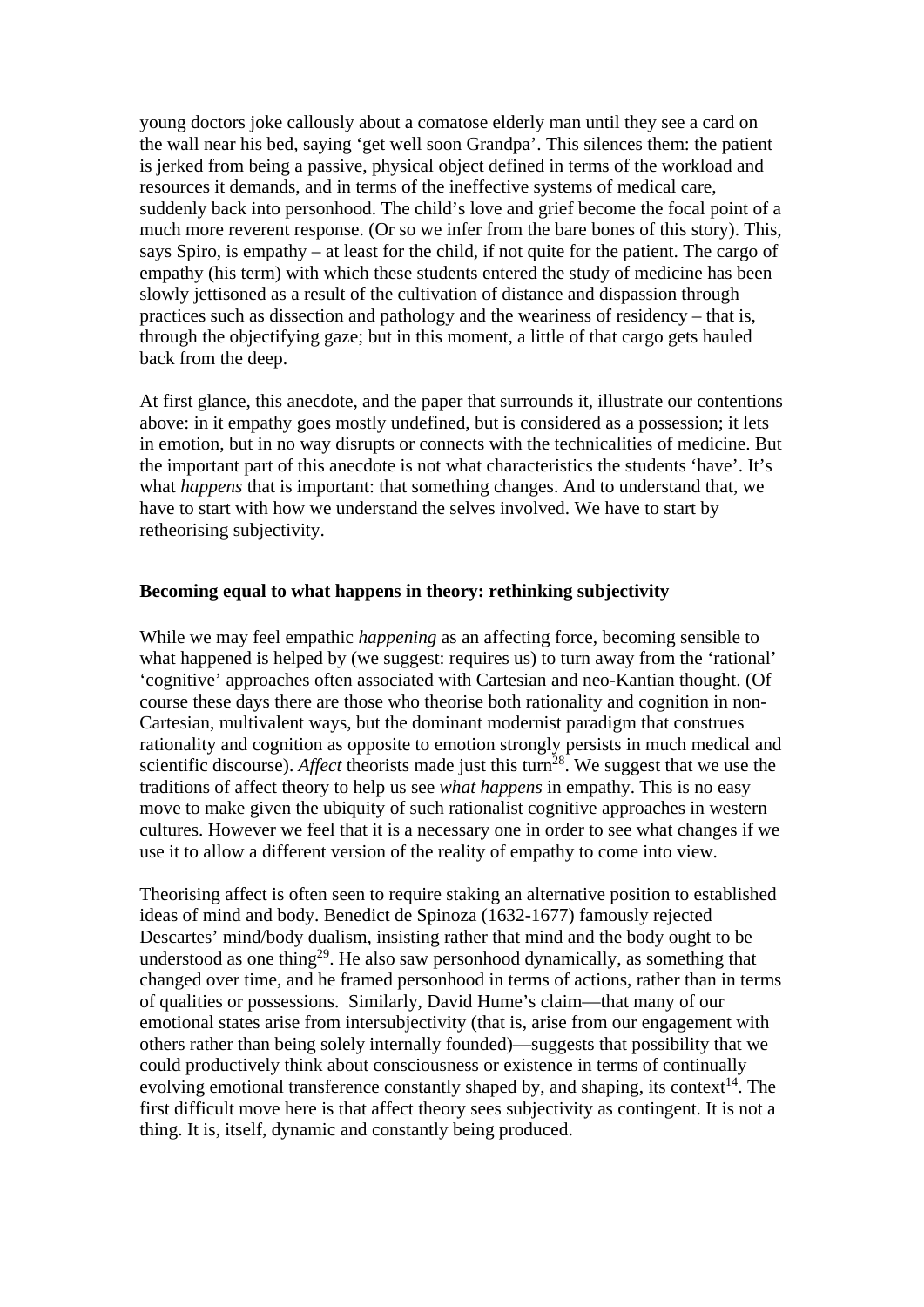For affect theorists the body is not merely influenced after the fact by affectedness, which is how earlier versions of empathy would have it. You have a feeling (say, of identification with a patient), it affects you. Affect theorists go further and suggest that a body is *determined in its capacities* by how it is affected. A body's capacities are also not things, but are also dynamic and constantly being produced; they are, therefore, transient. Such ideas challenge deeply held ideas of self and subjectivity that are dominant in both medical and broader western cultural models.

Ideas of the self, and how a self relates to other selves, have long been predicated on the assumption that a conscious complete human precedes any interaction that follows. Affect theorists put forward an alternative to this limited view of selfhood when they suggest that the self is contingent upon interactions of embodied selves with both other human and non-human entities. A leading theorist of affect, Brian Massumi puts it thus: "The human is fractalized. It is dispersed across the nodes and transversed by them all in the endless complexity of relay"30.

To understand this, we, like Massumi, will use Gilles Deleuze and Felix Guattari's philosophical perspective to think about subjectivity. Together with his collaborator Guattari, Deleuze's philosophical project was to build a metaphysics that matched developments in twentieth century science and society. This was, for him, a philosophy of *difference*24 31-33. This constantly-dynamic metaphysics is antifoundationalist. In it, the concept of multiplicity replaces that of substance: things do not simply 'exist', they are dynamic, multiplicitous, transient entities. Similarly, event replaces essence and virtuality replaces possibility. In this philosophy, *difference* –the difference between self and self, between human and table or between any other two things, is no longer an empirical relation, because the things are not considered to have a prior existence. Instead, difference becomes a transcendental principle that constitutes the sufficient *reason* for empirical diversity. Thus, for example, it is the difference of electrical potential between cloud and ground that constitutes the sufficient reason of the phenomenon of lightning<sup>24</sup>; as it is the tendency to minimize difference in free energy that constitutes sufficient reason for the emergence of both surface tension minimizing bubbles from soap molecules, and bond energy minimizing crystals from sodium chloride solution<sup>34</sup>.

A key conceptual term developed by Deleuze and Guattari is that of the 'Body without Organs (BwO)' to describe a primordial undifferentiated deeper reality underlying a whole that is constructed from parts. Traditional concepts of subjectivity, such as a doctor and a patient, give us the doctor and the patient as stable, separate identities and entities $3^1$ . But these entities are really composed of sets of flows: 'this body without organs is permeated by unformed, unstable matters, by flows in all directions, by free intensities or nomadic singularities, by mad or transitory particles<sup>23</sup>; they are always being reformed. The BwO does not pertain only to specific individual bodies (or persons), but also refers to the *virtual* dimension of reality (or 'plane of immanence'), in general. This can be thought of as an infinite reservoir of all potentials for material being – sentient or otherwise.

As a description of subjectivity, Deleuze and Guattari separate the pure affected body - the Body without Organs (BwO) - from the fixedly determined identity of any particular human organism. The BwO is traversed by intensities, is affected and affecting, is capable of achieving extension through human and non-human entities, is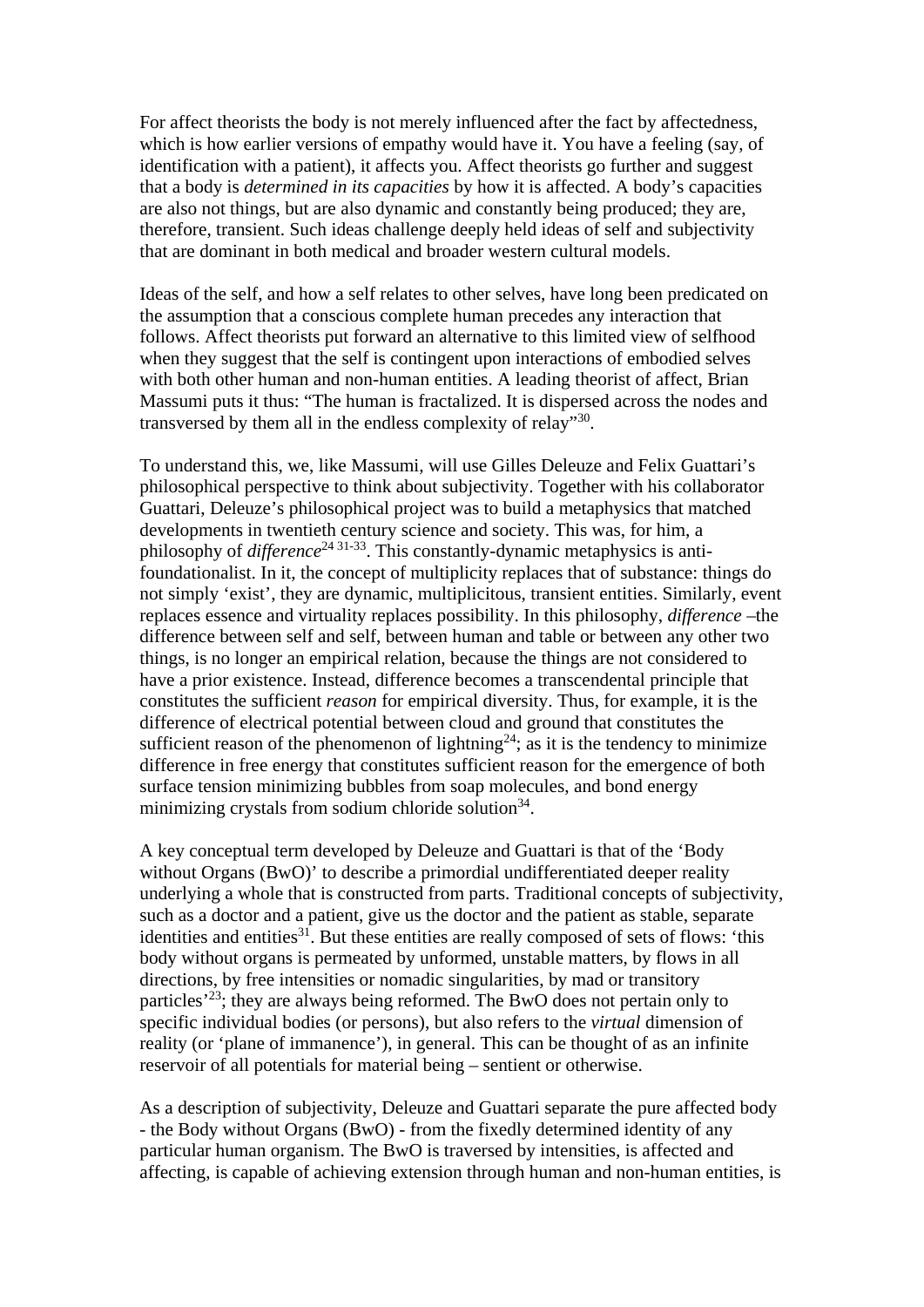always becoming, and never quite fixedly human<sup>30</sup>. There is an inter-penetration of psychic experience and forces of society and nature<sup>31</sup>. By contrast, a body with organs is the transiently fixed body with a limited set of traits, habits, movements, affects, etc. In an elegant paper, Nick Fox has illustrated the utility of this perspective for medicine<sup>31</sup>. For example, it implies that we might allow the identity of the doctor and patient to remain unfixed, and instead, to be contingent upon a dynamic struggle of *territorializing* and *de-territorializing* effects of different psychic, biochemical, social and natural forces. That it is to say, diagnoses, medical discourses, different pharmacotherapies, cancer cells, etc, each reconfigure – transiently – the entities we call 'a doctor' and 'a patient'. Such a dynamic understanding of personhood opens up how we see doing and being a doctor and patient; we can see where these transient entities emerge *from* and what in turn emerges next. This perspective also allows us to consider those aspects of empathy that are conspicuously missing in theory to date.

But then how do we understand empathy  $-$  or perhaps we should say, but how then is empathy produced (is productive) - in the mileu of these deconstructed bodies, or in medical coming-togethers? Theorizing affect means giving a logical consistency to<sup>30</sup> or, becoming equal to35, the *in-between*. We repeat that Deleuze's critique of the dominant philosophy of Plato, Descartes and Kant was that "intensive differences are subordinated to the extensive structures...they give rise to<sup>356</sup>. That is, identity subsumed the processes that produced it. Similarly, we suggest that it is useful to see the intensive aspects of empathy as having been subsumed by their end product, conceptually speaking. That is, what we have seen is only the end product - the patient/doctor dyad – and not the processes of empathy as producing this product. Thus 'old' versions of empathy have mistakenly ascribed the capacity of empathy to affect change to this end product, that is, to a doctor-self whose response to a patient shifts their therapeutic relation. Now, instead of looking at stable identities that change because of empathy, we are looking at empathy as a thing that transiently produces these identities in particular ways.

#### **Becoming equal to what happens in theory: emotional geographies of empathy**

In this section we wish to outline a strategy that will allow an increasing awareness of the specific ways that context and bodies can be said to 'interpenetrate' to produce events of empathy. Firstly, we define empathy as excessive. Time and again affect theorists emphasise Spinoza's observation of the excessive nature of affects; that is, affects exceed what is, spill over, are productive. Exactly what affects are excessive to is the ideal or complete idea of things. "What the complete determination lacks is the whole set of relations belonging to actual existence"<sup>22</sup>. In the particular case of empathy, the idea of the patient and the doctor have been central in predetermining the possibilities of empathy, a move that is counter to the actual and singular events through which empathy occurs. The set of relations that empathy implies meets this criteria of excess when they change things in consultation, by bringing new and unexpected directions or possibilities to the flow of the interaction.

Secondly we define empathy not as an essential type or class of thing, but as unique emergences that are time and space dependent. If we think about empathy as singular events of empathy, or *empathies*, we again expose the limits of dominant theories. Empathy that is felt in consultation, cannot be understood in its excessiveness while retaining "the Kantian imperative to understand the conditions of possible experience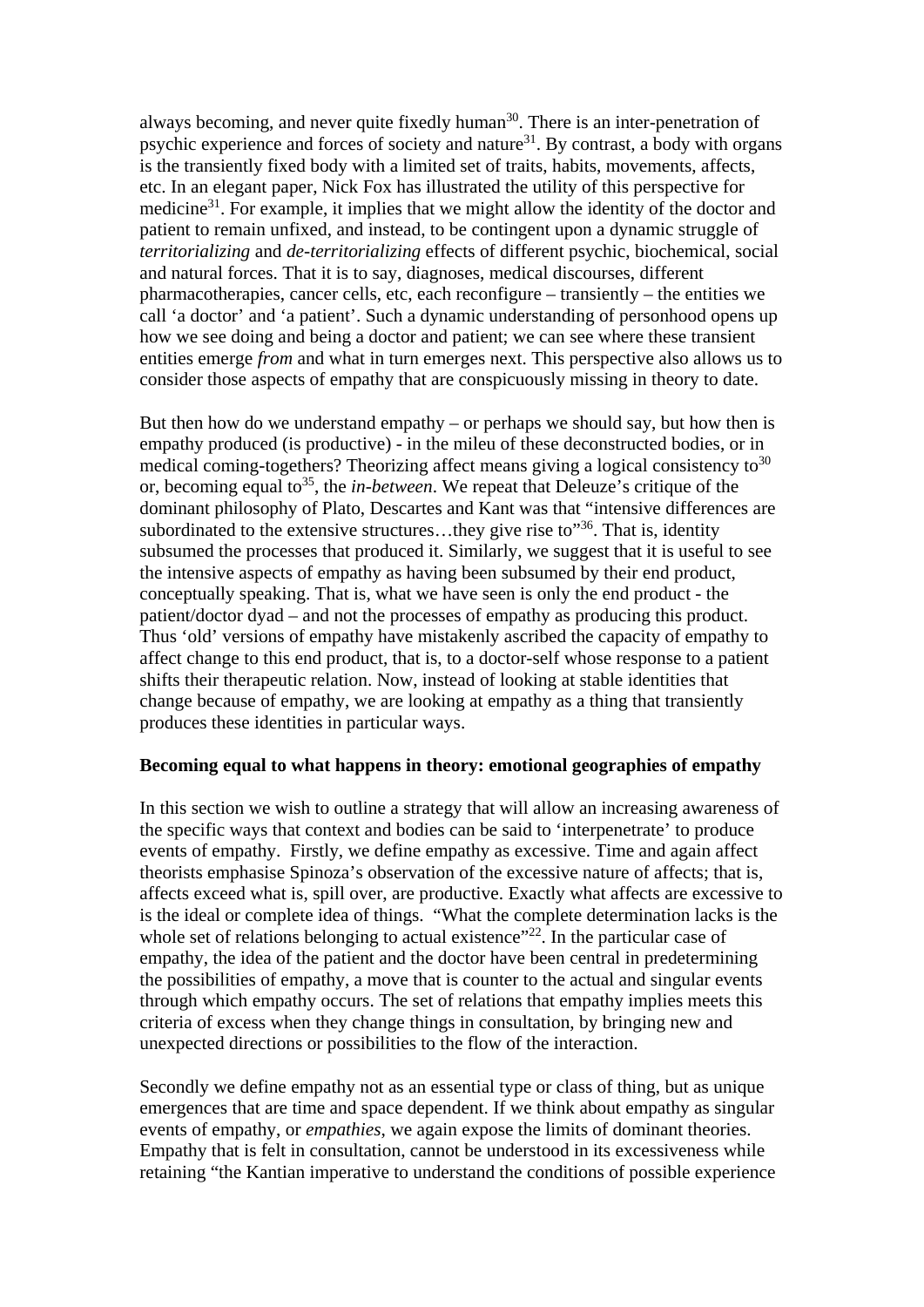as if from outside and above"<sup>30</sup>. Singular empathies are better understood in terms of the 'plane of immanence' (above), part of general reality. The idea of singular empathies also allows us to take account of the significant affective context in which these empathies emerge.

Thirdly, we must have a way of coming to terms with the real existence of empathy in the milieu of medical coming-togethers. As we have seen, medical literature is plagued by metaphors of empathy as trait, level or quality (of a subject). But once we take a Deleuzean approach to subjectivity, these metaphors become meaningless. Instead, a Deleuzean approach would treat empathies, not as emotions or experiences, but as real material entities, part of the vast infinite reservoir of the virtual. The reader may well ask: in what sense can an entity like empathy be real? surely not as real as a doctor and a patient, or a scalpel? But in the Deleuzean framework, the doctor, patient and scalpel are not 'real' either, in the sense of fixed entities that then have or create a moment of 'empathy'; they are sets of flows, transiently produced by their difference from one another. Deleuze's framework gives entities like empathy (and diagnoses, and cancer cells, etc) an equal ontological status – they are all temporary configurations, produced by and productive of forms of difference - that enables us to catch a glimpse of how empathy might actually work.

Deleuze and Guattari developed a distinction between the *possible* and *real*, on one hand, and the *virtual* and *actual* on the other<sup>22</sup>. It is this insight that will allow us to consider empathies as *real*. The 'possible' is that which is an idea (or essence) that may achieve real expression in matter and which Deleuze rejects in favour of the 'real', which he split into the virtual - entities that really exist and are capable of *divergent actualization* - and the actual, that which we experience<sup>36</sup>. We understand that singular *empathies* emerge from a consultation space that is prior, or at least simultaneous, to the identities of doctor and patient. In this sense empathy can become more than a (non-real) ideal, but be appreciated as real, singular, emergent (like a soap bubble) and having the capacity to configure affective space; to actualize specific 'points of inflection'<sup>22</sup>. It is not that empathy changes what is possible for doctors and patients to achieve in medical consultation, but more radically, singular empathies produce particular doctor-bodies and patient-bodies by making them actual (that which we experience) through its operation.

Let us now re-examine Spiro's example of empathy. Firstly, Spiro's empathy is an *event* which includes the *intensities* of the card and its linguistic and aesthetic content, the shared understanding of the junior doctors on seeing it, the contagion of shame that is jointly felt and multiplied presumably by the simultaneous recognition of affectedness between the bodies of the doctors, and which stands in such contrast to the jovial nature of the group in the moments prior; and all this in the presence of a body-patient; a man incapacitated and made an object of pity. This event of empathy can therefore be defined *spatially*; by the dimensions of different intensities operating across bodies.

Secondly, this event of empathy is *singular* and *emergent*. That is not to say that this particular event, one may wish to categorise it as one of shame, is not repeatable in type (it is always possible to categorise). But it is more usefully conceived of as emerging from and shaping its *context*; the circulation of affects across bodies participating in this medical 'coming-together'.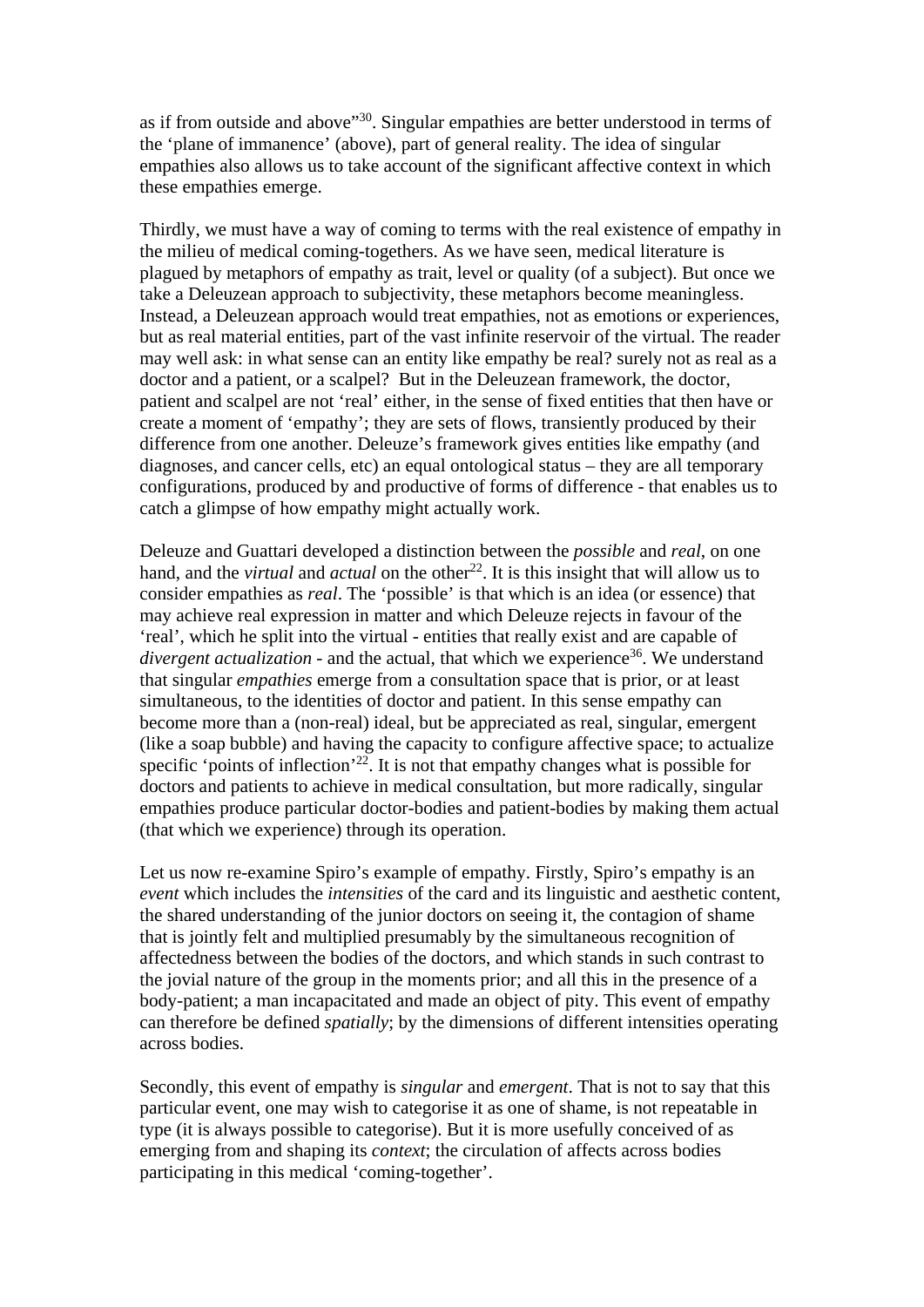Thirdly, the empathy described by Spiro is productive: it changes things. Whether it actually reflects a real event or is purely fictional, it affects us. If fictional, it remains an expression of the affectedness of the author who, like the little boy penning a getwell card, is overflowing affectedness through the technology of the written word. Assuming it is a valid account of a real event, we can see how it reconfigures the bodies of the rounding doctors. It changes their behaviours in the moments, minutes, hours after the event, and perhaps even goes on to reconfigure their behaviours in their lives or medical careers. Whatever it did, the empathy event was transformative and productive and divergent, and presumably was told to Spiro and then written and communicated in such a way that the medical community could share in the felt experience (and…). Such is the capacity of the singular empathy in its excess to actualize difference from a virtual space. Empathies of this type defy capture in a static idea, but are continually expanding, affecting, ever outward.

Our task in understanding empathy is, therefore, not to discover a generic category of configuration that we can seek to replicate and reproduce in order to continue the discursive work of medicine<sup>23</sup>. Instead, our task in understanding empathy is "much" more singularly, endeavouring to configure *a* body and its affect/affectedness<sup>"26</sup>.

This means becoming more aware of the affective reality of the consultation space that medical encounters occupy, as well as exploring the experience of medical subjectivities. As such we suggest conceiving of the affective aspects of empathy not as products of a discrete subjectivity, but as emerging within an 'emotional geography<sup>35 37</sup> of bodies becoming 'empathied'. Such a conception is useful in that it implies a transpersonal consistency of affect that is open to bodies and capable of divergent actualization<sup>22 36</sup>. Furthermore the concept of an emotional geography takes us away from the limitations of conceiving of empathy as a possession or as a limited action by a subject. Instead, empathy can now be conceived of as an emergence within a topological consistency that is capable of folding, flowing, having points of inflection; that is at times experienced as closed or impassable, or characterised by striations and limits, and at other times experienced as open and smooth leading to lines of flight<sup> $23\,38$ </sup>. Subjectivities are defined not in isolation, but from within and against the forces of these affecting *spaces* and their linguistic, physiological and nonhuman extensions<sup>39</sup>. Singular empathies emerge and re-emerge across a real virtual space, continually redefining the space of consultations. Such an emotional geography can include all that is affected and affects the consultation space including doctors, patient, card, journals, medical language and communities, in short all that becomes enmeshed in the affectivity of the event. Not only do empathies change the *content* of the consultation, they can also change the *parameters* of consultation itself, which perhaps explains why we find empathy so powerful in medicine. In contradistinction to the classical doctor/patient dyad, which are – as we have seen – reproduced as separate and hierarchical in classical versions of empathy, *affective empathies* suggest a trans-subjective geography of interaction where overlapping subjects *in*fold context and change the virtual space which they inhabit and lead to divergent actualization.

#### **Conclusion**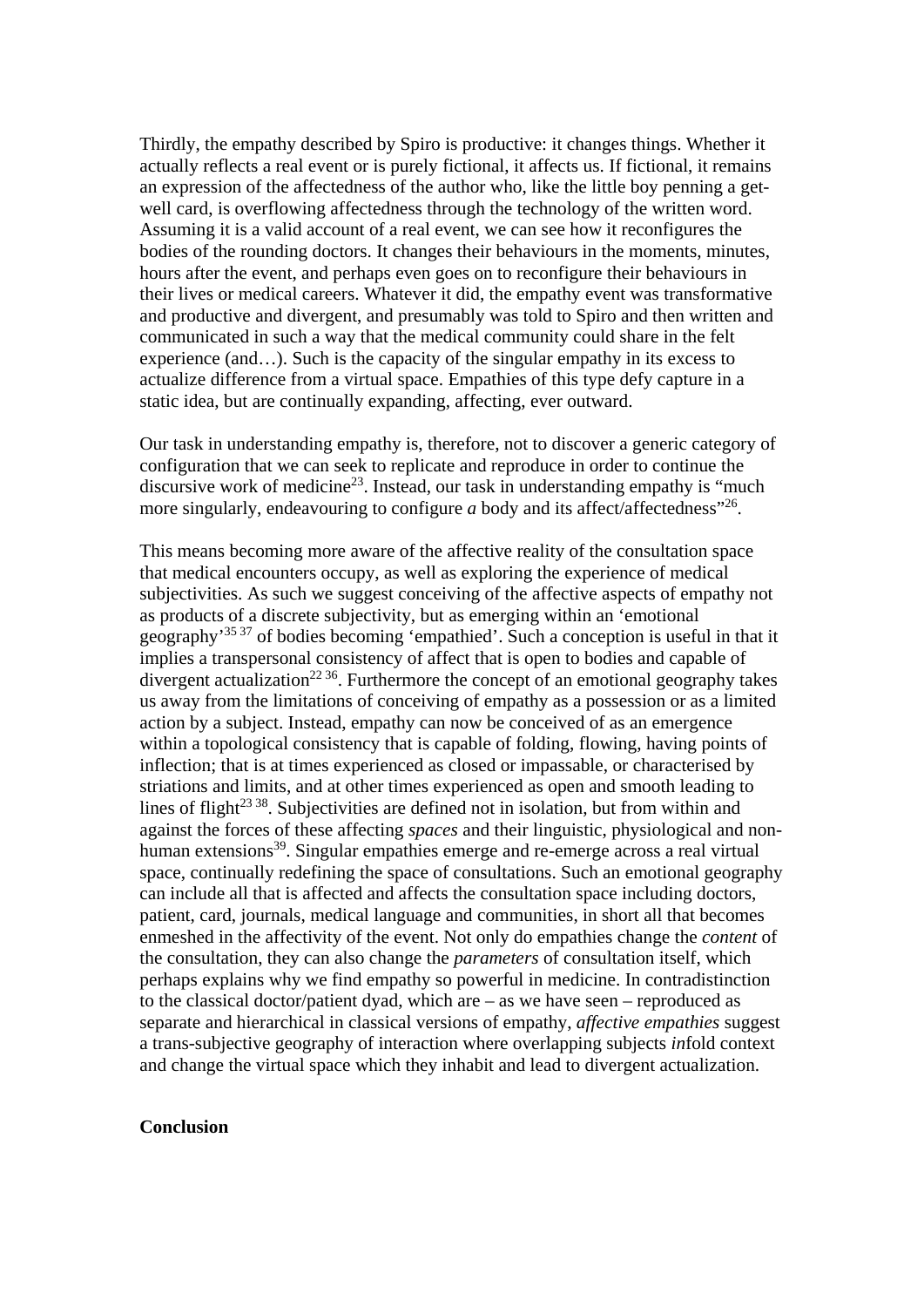We have argued that existing models of medical empathy suppose a pre-existing and separated doctor and patient who are thought to interact through limited mechanism of communication: either body language, written or vocalised language. This model of empathy has always made intersubjectivity a dubious proposition. Further, in traditional accounts of empathy, emotions are troublesome - either suppressed in the pursuit of detachment (doctor) or subjected to inquiry (patient) for the goal of understanding. Such a limited construction is continually challenged by the actual empathic affectivity that is broadly acknowledged to be *felt* in medical consultations.

Our understanding of affects suggest that the reality of singular empathy events would be excessive to this determination, that it would affect bodies, inserting itself into consultations when bodies come together in a given context. Such a reality is beyond the conception of classical metaphysics. As one of us has argued elsewhere, empathy unavoidably suggests a critique of the dualities of subject and object, cognitive and visceral, patient and doctor<sup>4</sup>.

Importantly this account of affect is compatible with neurological capacities of individuals to mirror or anticipate others emotions, to learn behaviours, to enfold cultural fixings, or to have been shaped by evolutionary mechanisms whereby certain reactions or affective states may be 'imprinted'<sup>40</sup> in bodies. It does not deny that contexts affect the way empathy operates in a clinical consultation. Instead, a theory of affective empathies allows for the possibilities of all of the above complexities of medical contexts to operate via bodies coming-together. In Deleuzean language, we might say that residual traces of previous experience are in-folded within and territorialize the BwO, but are enacted and produced in singular ways during consultation where the BwO is affected anew.

For medical students and doctors, their educators and organisers who are hoping to 'increase' empathy, this view of affective empathy has significant implications. While some empathies may involve doctors seeking to cognitively convey empathy (for example, by reproducing certain acts or words that may convey  $it^{41}$ ), we suggest that the student of empathy needs to avoid presupposing what kind of empathy may be conveyed and the manner in which this may occur. Instead, and simply, we need to be open to becoming affected. A multiplicity of empathies is possible in a given situation, as there is a multiplicity of ways that a body can affect and be affected. Thus promoting empathy may mean taking measures to ensure that the doctor and patient are affectively present, to reduce affective states that might impede affective engagement (anxiety, stress, inattention, depression) and to allow medical students and doctors (probably unquantifiable) ways of being that are open to affectedness. This enables us to be cognizant of the multiple aspects of a situation – the space of a treatment or consulting room, the wearing of protective equipment, the ways in which note taking procedures disrupt or facilitate conversation, down to the subtle minutiae of tone, glance and touch – in which empathy might emerge and how it might affect us.

Bodies may benefit from developing their capacities to affect and to become affected. Activities such as reading fiction<sup>42</sup> or attending the theatre<sup>43</sup> have been suggested as ways to increase an individual's empathy. We would however revise the interpretation of these findings and say that if such activities improve empathy, they would do so by configuring bodies toward being affected (rather than a mechanism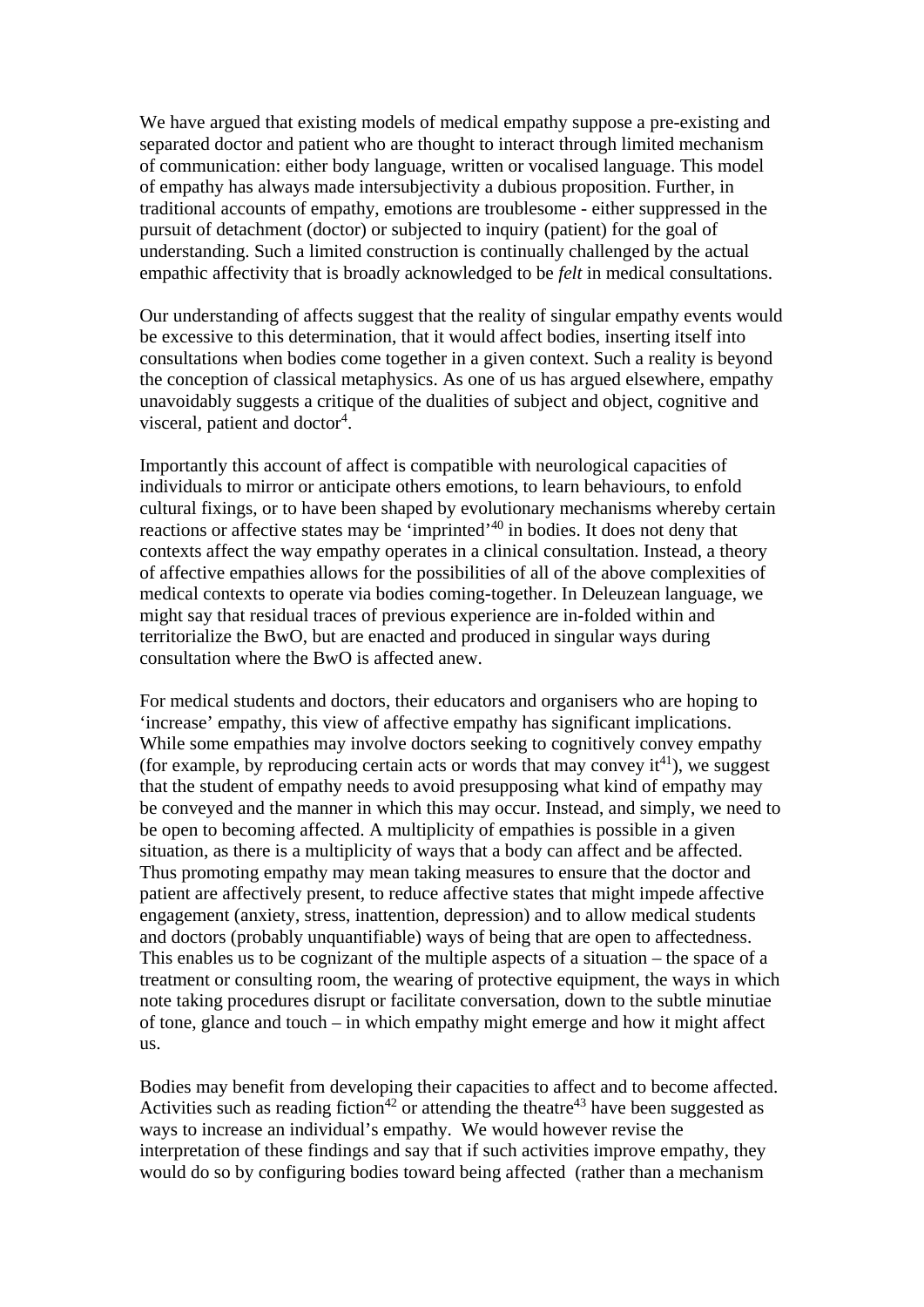of cognitive 'simulation' of the other). Rather than increasing an individual's 'empathy complement', such activities enhance a body's capacities to affect and be affected, opening them to shared affective states that cannot be separated from their emotional context (the theatre experience itself, where and how and why literature is experienced). It is the continuity of affect, the emotional geographies in art and life that form the space of affectivity, the BwO, from which individual empathies can then arise when bodies come together. Future research could consider the organisation of health around emotional geographies (in addition to existing arrangements in which flow of capital, or the abstractions of organs, or disease hierarchies can often determine the structure of health 'systems') or connect empathy theory with medical, architectural and cultural research identifying places of healing.

We have outlined two projects here. The first, following from critique of medical empathy in the literature is to sketch a theory of empathy through affect, one that takes into account the excessive capacity of empathy to change medical subjects and objects. The second and simultaneous project is to use the reality of empathy to further contribute to the affective turn and challenge existing ideology around the self and in particular medicalized bodies. Even those unpersuaded by the full extent of the positions outlined here may appreciate, by force of contrast, how different it is to understand empathy as transitory, performative, and dynamic, as opposed to static or purely cognitive; how different it is to understand the empathy as affecting and producing affects in others, as productive and hence active; to see how the body is intrinsic to empathy, one primary way one can be affected. Our application of a Deleuzean framework here is very much merely a beginning; a full Deleuzean theorisation together with its implications for practice may find many possibilities not discussed here. These new vistas are enticing. Empathy as located, embodied, performative, and productive – these are novel and very productive features of empathy to bring into view.

#### **Acknowledgements**

The authors are grateful to their colleagues at their respective institutions and peer reviewers for guidance and comment throughout the drafting process.

#### **References**

- 1. Broyard A. *Intoxicated by my illness*: Ballantine Books, 2010.
- 2. Helman CG. Disease versus illness in general practice. British Journal of General Practice 1981;**31**(230):548-52.
- 3. Halpern J. *From detached concern to empathy: Humanizing medical practice*: Oxford Univ Pr, 2001.
- 4. Hooker C. Understanding empathy: why phenomenology and hermeneutics can help medical education and practice. Medicine, Health Care and Philosophy 2015:1-12.
- 5. Pedersen R. Empirical research on empathy in medicine-A critical review. Patient Education and Counseling 2009;**76**(3):307-22.
- 6. Emery EJ. Empathy: Psychoanalytic and client centered. 1987.
- 7. Coplan A, Goldie P. *Empathy: Philosophical and psychological perspectives*: Oxford University Press, 2011.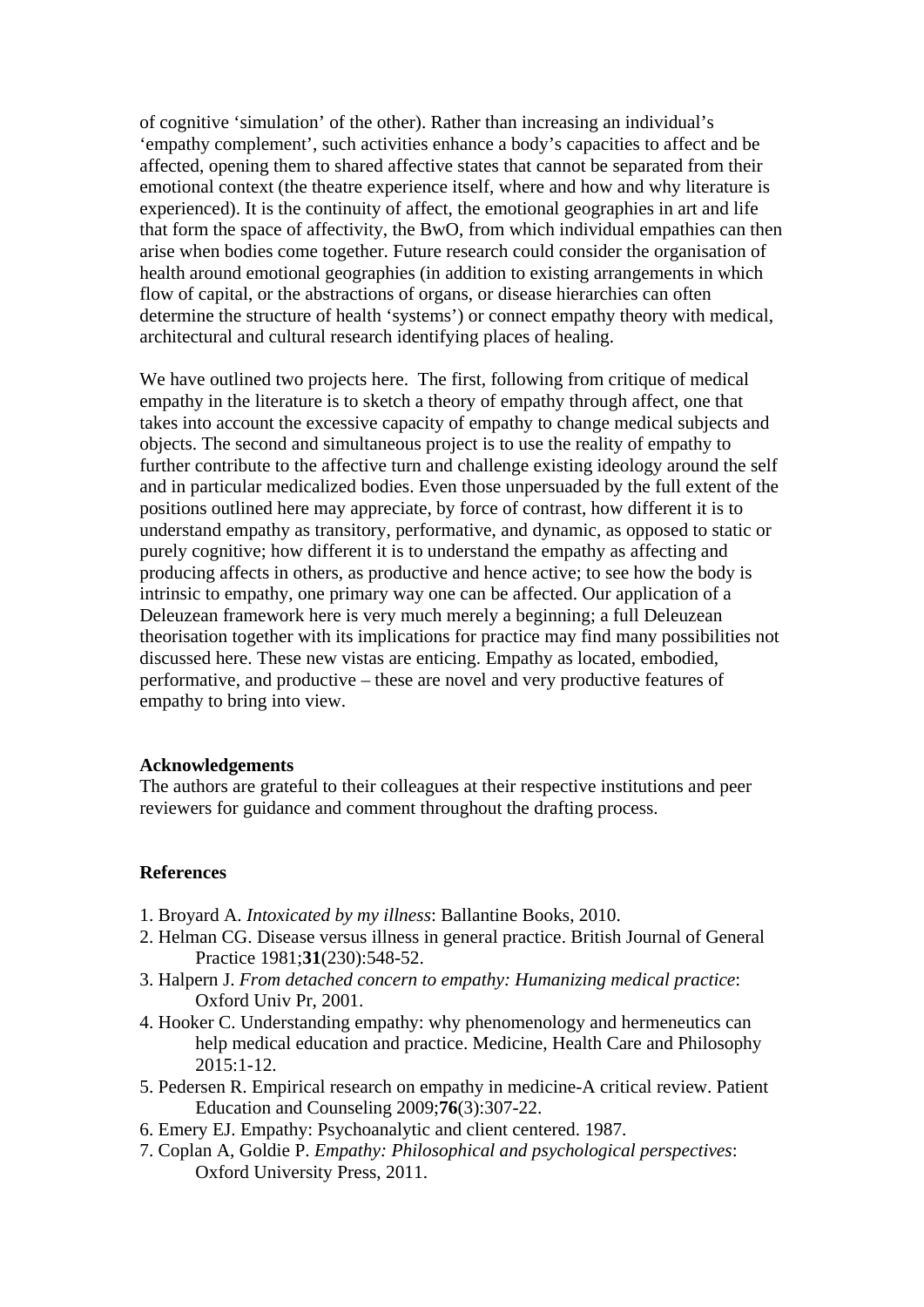- 8. Arnold MH, Finniss DG, Kerridge I. Medicine's inconvenient truth: the placebo and nocebo effect. Intern Med J 2014;**44**(4):398-405.
- 9. Garden R. The Problem of Empathy: Medicine and the Humanities. New Literary History 2007;**38**(3):551.
- 10. Macnaughton J. The dangerous practice of empathy. The Lancet 2009;**373**(9679):1940-41.
- 11. Pedersen R. Empathy: A wolf in sheep's clothing? Med Health Care Philos 2008;**11**(3):325-35.
- 12. Hojat M, Louis DZ, Markham FW, et al. Physicians' empathy and clinical outcomes for diabetic patients. Academic Medicine 2011;**86**(3):359-64.
- 13. Halpern J. What is clinical empathy? Journal of General Internal Medicine 2003;**18**(8):670-74.
- 14. Schertz M. Empathy as intersubjectivity: resolving Hume and Smith's divide. Studies in Philosophy and Education 2007;**26**(2):165-78.
- 15. Petersen A, Bunton R. *Foucault, health and medicine*: Routledge, 1997.
- 16. Haraway D. Situated knowledges: The science question in feminism and the privilege of partial perspective. Feminist studies 1988:575-99.
- 17. Haraway DJ. *Simians, cyborgs, and women: The reinvention of nature*: Routledge, 2013.
- 18. Mayes C. Pastoral power and the confessing subject in patient-centred communication. Journal of Bioethical Inquiry 2009;**6**(4):483-93.
- 19. Larson EB, Yao X. Clinical empathy as emotional labor in the patient-physician relationship. JAMA-J Am Med Assoc 2005;**293**(9):1100-06.
- 20. Gleichgerrcht E, Decety J. Empathy in clinical practice: how individual dispositions, gender, and experience moderate empathic concern, burnout, and emotional distress in physicians. PLoS One 2013;**8**(4):e61526.
- 21. Zahavi D. Beyond Empathy: Phenomenological Approaches to Intersubjectivity. Journal of Consciousness Studies 2001;**8**(5-7):151-67.
- 22. Deleuze G. *Difference and repetition*: Columbia Univ Pr, 1994.
- 23. Deleuze G, Guattari F. *A thousand plateaus*. Minneapolis: U of Minnesota P, 1987.
- 24. Smith D, Protevi J. Gilles Deleuze. Secondary Gilles Deleuze 2013. [http://plato.stanford.edu/archives/spr2013/entries/deleuze/.](http://plato.stanford.edu/archives/spr2013/entries/deleuze/)
- 25. Dewsbury J. Performativity and the event: enacting a philosophy of difference. Environment and planning D, Society & space 2000;**18**(4):473-96.
- 26. Gregg M, Seigworth G. An Inventory of Shimmers. In: Gregg M, Seigworth G, eds. The Affect Theory Reader. Durham: Duke University Press, 2010.
- 27. Spiro H. What is empathy and can it be taught? Annals of internal medicine 1992;**116**(10):843.
- 28. La Caze M, Lloyd HM. Editor's Introduction: Philosophy and the 'Affective Turn.'. Parrhesia 2011;**13**:1-13.
- 29. Spinoza Bd. *A Spinoza reader: the Ethics and other works*: Princeton University Press, 1994.
- 30. Massumi B. *Parables for the virtual: movement, affect, sensation*: Duke Univ Pr, 2002.
- 31. Fox N. Refracting 'health': Deleuze, Guattari and body-self. Health 2002;**6**(3):347- 63.
- 32. Malins P. Machinic assemblages: Deleuze, Guattari and an ethico-aesthetics of drug use. Janus Head 2004;**7**(1):84-104.